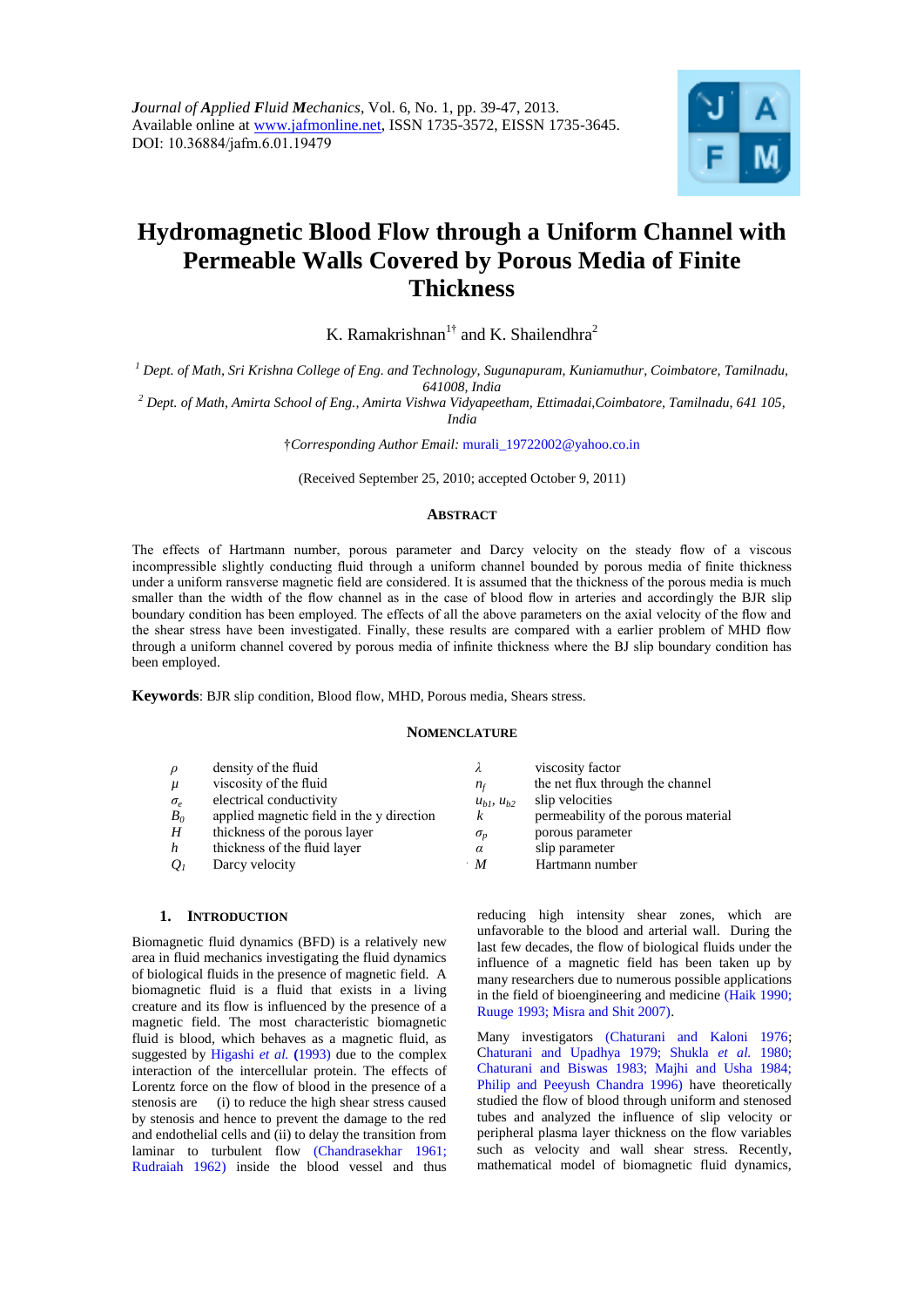suitable for the description of the Newtonian blood flow under the action of an applied magnetic field, is proposed by Tzirtzilakis (2005).

MHD flow through a channel with rigid boundaries are not of much use in understanding the characteristics of flow in arteries, because they are bounded by tissues which are idealized into a porous medium where one has to use a slip condition at the binding surface. It is important for the study of motion of contact line where the effective slip of the interface reverses the singularity in the rate of strain which was otherwise introduced by the no-slip condition. In the present situation the interface may be a smooth surface or a rough surface depending upon the solid matrix of the porous material. In the former case the surface can be considered as a nominal surface postulated by Beaver and Joseph (1967) called as BJ slip condition) at which BJ slip condition exists due to transfer of momentum from fluid to fluid saturated porous media.

The hydromagnetic steady flow of a viscous conducting fluid in a channel with slip at the permeable boundaries has been investigated by Makinde and Osalusi (2006). Most recently, Ramakrishnan and Shailendhra (2011) analyzed the combined effects of Hartmann number and porous parameter on the steady flow in a channel of uniform width covered by porous media using BJ-slip condition.

The BJ-slip condition is independent of the thickness of the porous layer and hence valid when the thickness of the porous layer is very much larger than the thickness of the fluid layer. In many industrial and biochemical applications the thickness of the porous layer is comparable to that of fluid layer and hence the slip condition should involve the thickness of the layer. Rudraiah (1985) has derived the slip condition known as BJR slip condition involving the thickness of the layer. This BJR slip condition reduces to BJ condition for large thickness of the layer. Rudraiah *et al.* (2006) investigated the electrohydrodynamic dispersion of macromolecular components in a biological bearing using BJ and BJR slip conditions. Rudraiah *et al*. (2007) studied the electrohydro- dynamic dispersion of macromolecular components in a biological bearing consisting of a poorly conducting synovial fluid both in the cavity of the bones and in the bounding porous cartilage of finite thickness using BJR slip condition. Electrohydro-dynamic dispersion due to pulsatile flow in a channel bounded by porous layer of smart material was studied by Ng *et al.* (2008) using both BJ and BJR slip conditions.

A study on the effect of electromagnetic field on the flow in a channel with surface bounded by porous media of finite thickness using BJR slip condition is of great use in understanding and prevention of arterial diseases. So far, no attempt has been made to investigate the effect of magnetic field on the blood flow through uniform channel bounded by porous media with finite thickness using BJR slip condition.

# **2. FORMULATION OF THE PROBLEM**

Here, steady, laminar, highly viscous, conducting, hydromagnetic blood flow through a straight channel with permeable walls covered by porous media of finite thickness is considered. It is well known that at high shear-rates blood behaves like a Newtonian fluid during flows through large blood vessels (Shivakumar *et al.* 1986; Misra *et al.* 1986; Copley 1990 and Tzirtzilakis 2005). But in particular situations blood may behave as a non-Newtonian fluid, even in large arteries. It is also worthwhile to mention here that although blood is non-Newtonian suspension of cells in plasma, MacDonald (1974) remarked that for vessels of radius greater than 0.025cm, blood may be considered as a homogeneous Newtonian fluid. Here we assume that blood behaves like a homogeneous conducting Newtonian fluid, with constant density  $\rho$ , viscosity  $\mu$  and electrical conductivity  $\sigma_e$ . Further, it is well known that blood flow in arteries are pulsatile Burton (1966). However, we have considered the flow here to be steady with an understanding that all physical quantities like velocity, pressure etc are representative time averages over one period.

It is further assumed that the channel is symmetrical to the *x*-axis. The porous layer is assumed to be homogeneous, isotropic and densely packed so that the usual Darcy law is valid. A uniform magnetic field  $B_0$ is applied in the y direction. We note that, as stated earlier, the BJ-slip condition is valid for large thickness of the porous layer  $(H)$  compared to thickness of the fluid layer  $(h)$ , i.e.  $H > h$ . In many practical cases, particularly in biomechanical problems, the thickness of the porous layer is usually small, compared to the thickness of fluid layer (i.e.  $H \leq h$ ). Besides, the presence of a thin boundary layer in the porous region of Brinkmann type has to be taken into account. Considering these factors, the BJR slip condition proposed by Rudraiah (1985) is taken as boundary condition to solve the equations of motion.

Consider a cartesian coordinate system  $(x, y)$  where  $x$ lies along the center of the channel, *y* is the distance measured in the normal section such that  $y = h$  is the channel's half width. Let  $u$  and  $v$  be the velocity components in the directions of  $x$  and  $y$  increasing respectively (Refer Fig.1).



**Fig. 1.** Physical Configuration

Then, the continuity and Navier-Stokes equations governing the flow are:

$$
\frac{\partial u}{\partial x} + \frac{\partial v}{\partial y} = 0 \tag{1}
$$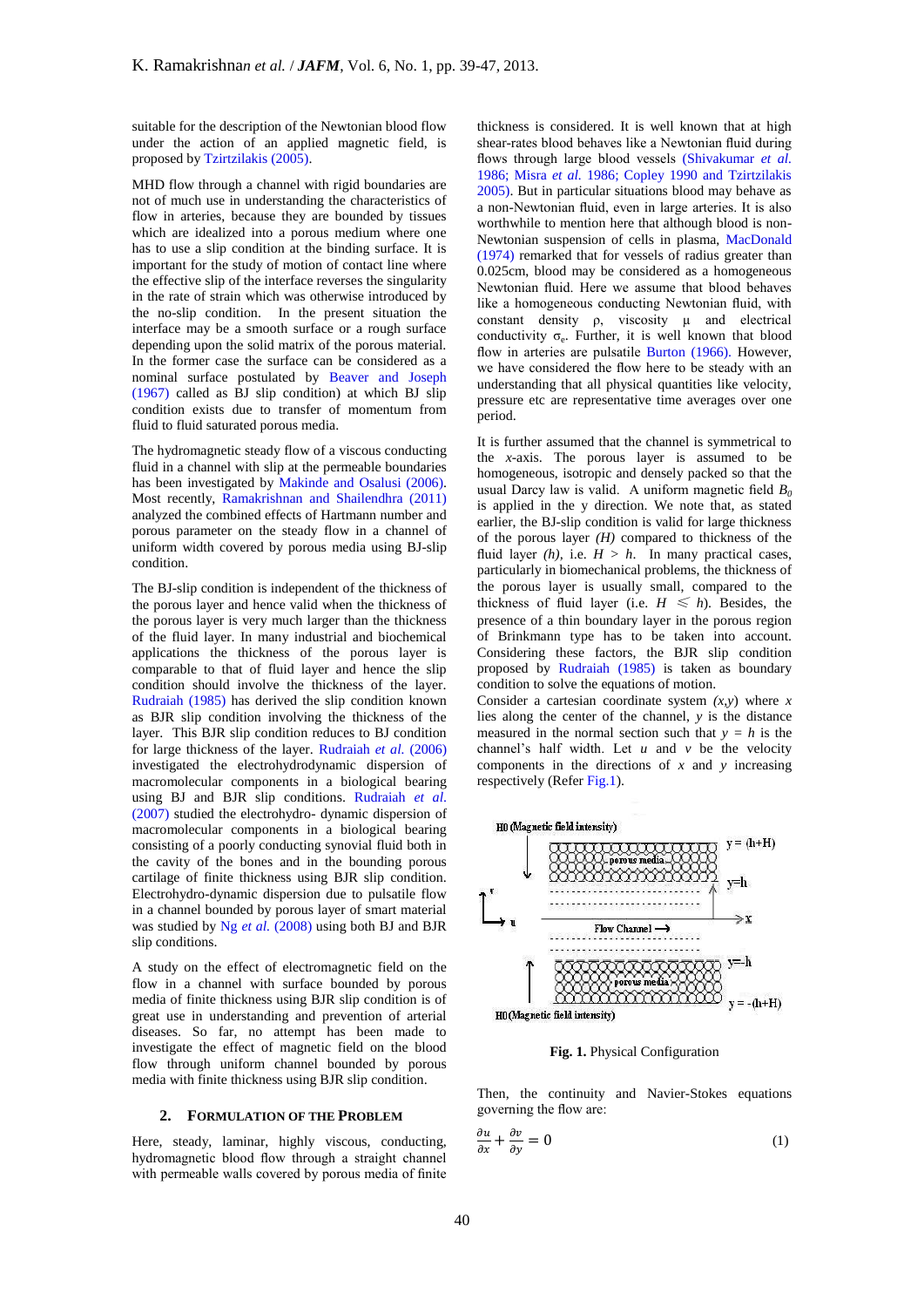$$
u\frac{\partial u}{\partial x} + v\frac{\partial u}{\partial y} = -\frac{1}{\rho}\frac{\partial \rho}{\partial x} + v\nabla^2 u - \frac{\sigma_e B_0^2 u}{\rho}
$$
  

$$
u\frac{\partial v}{\partial x} + v\frac{\partial v}{\partial y} = -\frac{1}{\rho}\frac{\partial \rho}{\partial y} + v\nabla^2 v
$$
 (2)

where

$$
\nabla^2 = \frac{\partial^2}{\partial x^2} + \frac{\partial^2}{\partial y^2}
$$

*B0* is the applied magnetic field in the *y*-direction, and *p*  the pressure.

It is to be noted that when the characteristic length of the flow is small the magnetic Reynolds number cannot exceed unity unless the flow is turbulent Roberts(1967). The equations of motions, neglecting inertia (for we are considering highly viscous fluid, Shivakumar *et al*. (1986) and induced magnetic field (the fluid is of small electrical conductivity with magnetic Reynolds number much less than unity so that the induced magnetic field can be neglected in comparison with the applied magnetic field) are,

$$
\frac{\partial^2}{\partial y^2} - \frac{\sigma_e B_0^2}{\mu} u = \frac{1}{\mu} \frac{\partial \rho}{\partial x}
$$
 (4)

$$
\frac{1}{\mu} \frac{\partial \rho}{\partial y} = 0 \tag{5}
$$

$$
v = 0 \tag{6}
$$

and the velocity distribution in the porous layer is given by the Darcy's law,

$$
Q_x = -\frac{k}{\mu} \frac{\partial \rho}{\partial x} \text{ and } Q_y = -\frac{k}{\mu} \frac{\partial \rho}{\partial y} \tag{7}
$$

These equations are solved using the BJR slip boundary conditions (Rudraiah (1985)) given by,

$$
\frac{\partial u}{\partial y} = \delta_1 Q_1 + \delta_2 (u_{b1} - Q_1) \quad at \quad y = -h \tag{8}
$$

$$
\frac{\partial u}{\partial y} = -\delta_1 Q_1 - \delta_2 (u_{b2} - Q_1) \quad at \quad y = h \tag{9}
$$

$$
v = \varepsilon Q_y, \quad Q_1 = -\frac{k}{\mu} \frac{\partial \rho}{\partial x} \tag{10}
$$

$$
\int_{-h}^{h} u(y) dy = nf \tag{11}
$$

Where

$$
\delta_1 = \frac{\lambda \sqrt{\lambda} \sigma_p \varepsilon}{\delta_0 \sinh\left(\frac{\sigma_p}{\sqrt{\lambda}}\right)}, \delta_1 = \frac{\sqrt{\lambda}}{\delta_0} \sigma_p \coth\left(\frac{\sigma_p}{\sqrt{\lambda}}\right) \tag{12}
$$

$$
\sigma_p = \frac{H}{\sqrt{k}} \sigma_p, \ \delta_0 = \frac{H}{h} \ \text{and} \ \ u_{b1} = u_{b2} = u_b \tag{13}
$$

Here,  $\lambda$  is a positive constant called viscosity factor, nf is the net flux through the channel,  $u_{b1}$  and  $u_{b2}$  are the slip velocities,  $Q_l$  is the Darcy velocity,  $k$  is the permeability of the porous material and  $\sigma_p$  is called the porous parameter.

#### **3. SOLUTION OF THE PROBLEM**

In the case of a uniform channel, the wall slope is everywhere negligible and the components of velocity and pressure gradient are approximately equal. After eliminating the pressure term between (4) and (5), the non dimensional basic equations are attained as

$$
\frac{\partial^3 u}{\partial y^3} + M^2 \frac{\partial u}{\partial y} = 0 \tag{14}
$$

since u is a function of y alone, where

$$
y^* = \frac{y}{h} \quad \text{and} \quad M^2 = \frac{B_0^2 h^2 \sigma_e}{\mu} \tag{15}
$$

is the square of the Hartmann number and \* is dropped for simplicity.

The corresponding boundary conditions become,

$$
\frac{du}{dy} = \delta_1 Q_1 + \delta_2 (u_{b1} - Q_1) \quad at \quad y = -1 \tag{16}
$$

$$
\frac{du}{dy} = -\delta_1 Q_1 - \delta_2 (u_{b2} - Q_1) \quad at \quad y = 1 \tag{17}
$$

$$
v = \varepsilon Q_y, \quad Q_1 = -\frac{k}{\mu} \frac{\partial p}{\partial x} \tag{18}
$$

$$
\int_{-1}^{1} u(y) dy = \frac{n_f}{h} \tag{19}
$$

Solving Eq.  $(14)$  subject to the conditions  $(16)$  to  $(19)$ we have,

$$
u(y) = \frac{n_f}{2h} + \frac{\chi}{2h} \left[ \frac{2hQ_1(\delta_1 - \delta_2) + \delta_2 n_f}{(M^2 - \delta_2)\sinh(M) + \delta_2 M \cosh(M)} \right] \tag{20}
$$

where

$$
n_f = \frac{2h}{\sigma_p^2 M^2} \left[ \frac{(X_1 + X_2)(-\frac{1}{u_f \partial x})}{M^2 \sinh(M) + \delta_2 M \cosh(M)} \right]
$$
(21)

$$
\chi = 3\sin(\omega t) \quad \text{arcsin}(\omega y)
$$
\n
$$
\chi_1 = \left[ h^2 \sigma_p^2 (M^2 - \delta_2) + H^2 (\delta_2 - \delta_1) M^2 \right] \sinh(M)
$$

$$
\chi_2 = h^2 \sigma_n^2 M \delta_2 \cosh\left(\frac{M}{2}\right)
$$

 $v = \sinh(M) - M \cosh(M)$ 

and the slip velocity is given by,

$$
u_b = \frac{1}{2h} \left[ \frac{\beta_1 + \beta_2}{M^2 \sinh(M) + \delta_2 \zeta} \right]
$$
 (22)

where

$$
\zeta = \sinh(M) - M \cosh(M_y)
$$
  
\n
$$
\beta_1 = n_f M^2 \sinh(M)
$$
  
\n
$$
\beta_2 = 2hQ_1(\delta_1 - \delta_2)\zeta
$$

We note that when thickness of the porous media *(H)* is infinity, the BJR slip condition coincides with the BJ slip condition Refer Rudraiah (1985). In other words, the slip parameter *(α)* used by Beavers-Joseph (1967) has the physical meaning of the viscosity factor *(λ).*

When  $H \rightarrow \infty$ , the axial velocity is given by

$$
u(y) = \frac{n_f}{2h} + \frac{\sigma M}{2h} \left[ \frac{(n_f - 2hQ_1)\chi}{(M^2 - \alpha\sigma)\sinh(M) + \alpha\sigma M \cosh(M)} \right]
$$
(23)

where

$$
n_f = \frac{2h^3}{\sigma M^2} \left[ \frac{\Psi_1 + \Psi_2}{M^2 \sinh(M) + \alpha \sigma M \cosh(M)} \right] \left( -\frac{1}{\mu} \frac{\partial p}{\partial x} \right) \tag{24}
$$

$$
\chi = \sinh(M) - M \cosh(M_y)
$$
  
\n
$$
\Psi_1 = (\alpha M^2 + \sigma M^2 - \alpha \sigma^2) \sinh(M)
$$
  
\n
$$
\Psi_2 = \alpha \sigma^2 M \cosh(M)
$$

and the slip velocity is,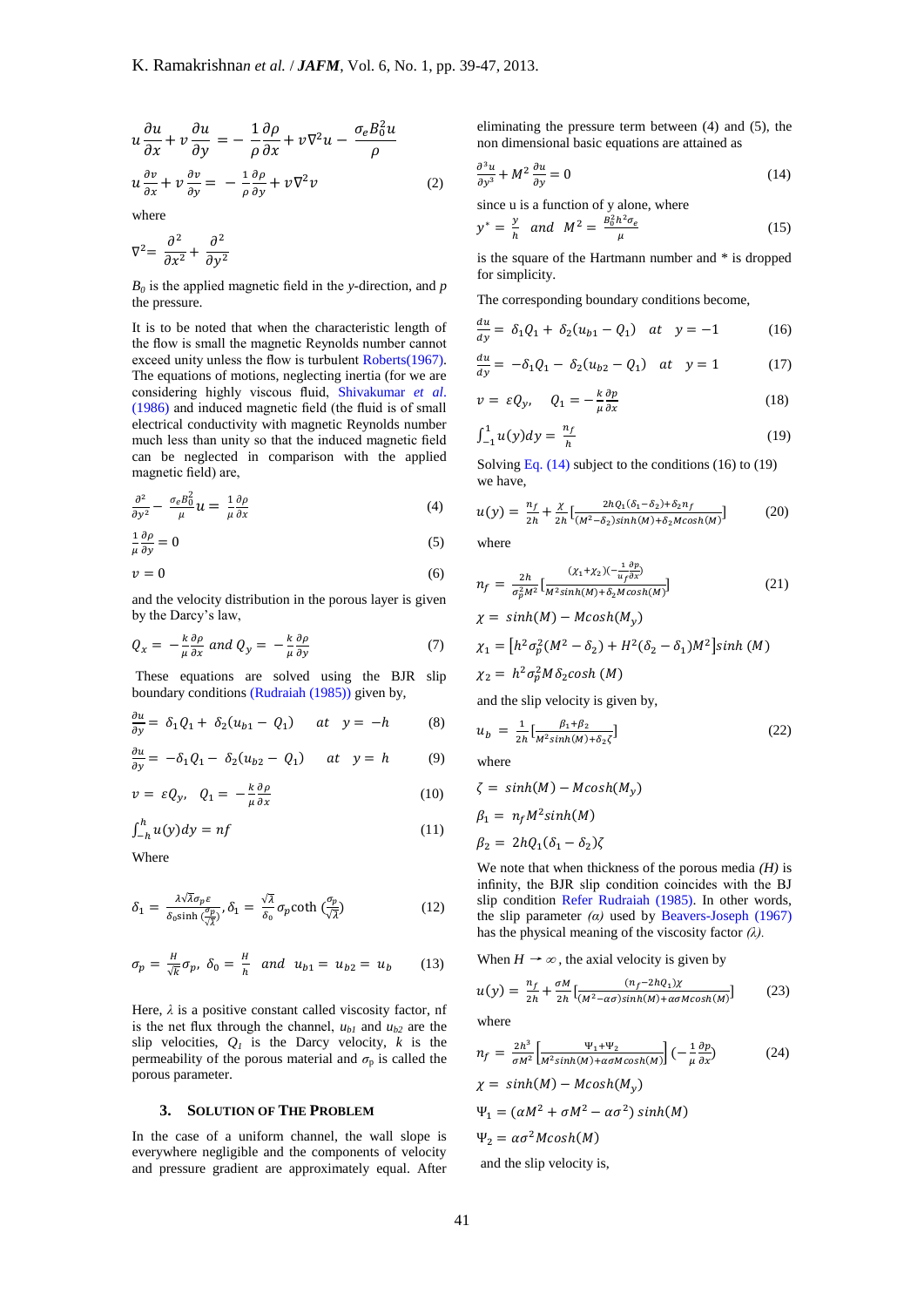$$
u_B = \frac{1}{2h} \left[ \frac{n_f M^2 \sinh(M) - 2\alpha \sigma h Q_1 \xi}{M^2 \sinh(M) - \sigma h \xi} \right]
$$
(25)

where

 $\xi = sinh(M) - Mcosh(M)$ 

Equations (23) to (25) are already reported in our earlier work Ramakrishnan and Shailendhra (2011) and are provided here only for the sake of comparison.

# **4. RESULTS AND DISCUSSION**

Since we are dealing with the problem of blood flow through a uniform channel bounded by porous media, we fix the values for the parameters as follows:  $\mu$ = *0.004kgm<sup>-1</sup>s<sup>-1</sup>*, *h* = *0.002m* Tzirtzilakis (2005) and *H* = *0.001m*. Also, we vary the values of the Hartmann number as : M = 0,2,3.5,5 Chandrasekhara *et al.* (1980) and the porous parameter  $\sigma_p = 10^1$ ,  $10^2$ ,  $10^3$  Shivakumar *et al.* (1986). The effects of the various parameters on the axial velocity are discussed with the help of graphs and those on the slip velocity and shear stress are done with the help of tables.

From Fig.2 and Fig.3, it is clear that, in the absence as well as presence of magnetic field, the effect of the porous parameter on the axial velocity is to reduce it. However, it is seen that for higher values of the Hartmann number ( $M \geq 3.5$ ), the flow is reversed.

When Fig.2 and Fig.3 are compared with Fig.4 and Fig.5, it is seen that when the magnetic field is absent or when it is of low intensity, the effect of porous parameter  $(\sigma_p)$  on the axial flow velocity is to decrease it. The retardation of the flow by porous parameter is felt only in the central core region and not near the walls.

Fig.6 and Fig.7 depict the fact that the effect of magnetic field on the axial velocity is to reduce it, for all possible values considered for the porous parameter  $(\sigma_p)$ . However when the porous parameter is increased from  $10^2$ , there is no significant difference in the axial velocity, since in this case the walls behave like impermeable walls.



**Fig. 2.** Axial velocity for  $M = 0.0$  and different values of  $\sigma p$ 



**Fig. 3.** Axial velocity for  $M = 2.0$  and different values of *p*



**Fig. 4.** Axial velocity for  $M = 3.5$  and different values of *p*



**Fig. 5.** Axial velocity for  $M = 5.0$  and different values of  $\sigma p$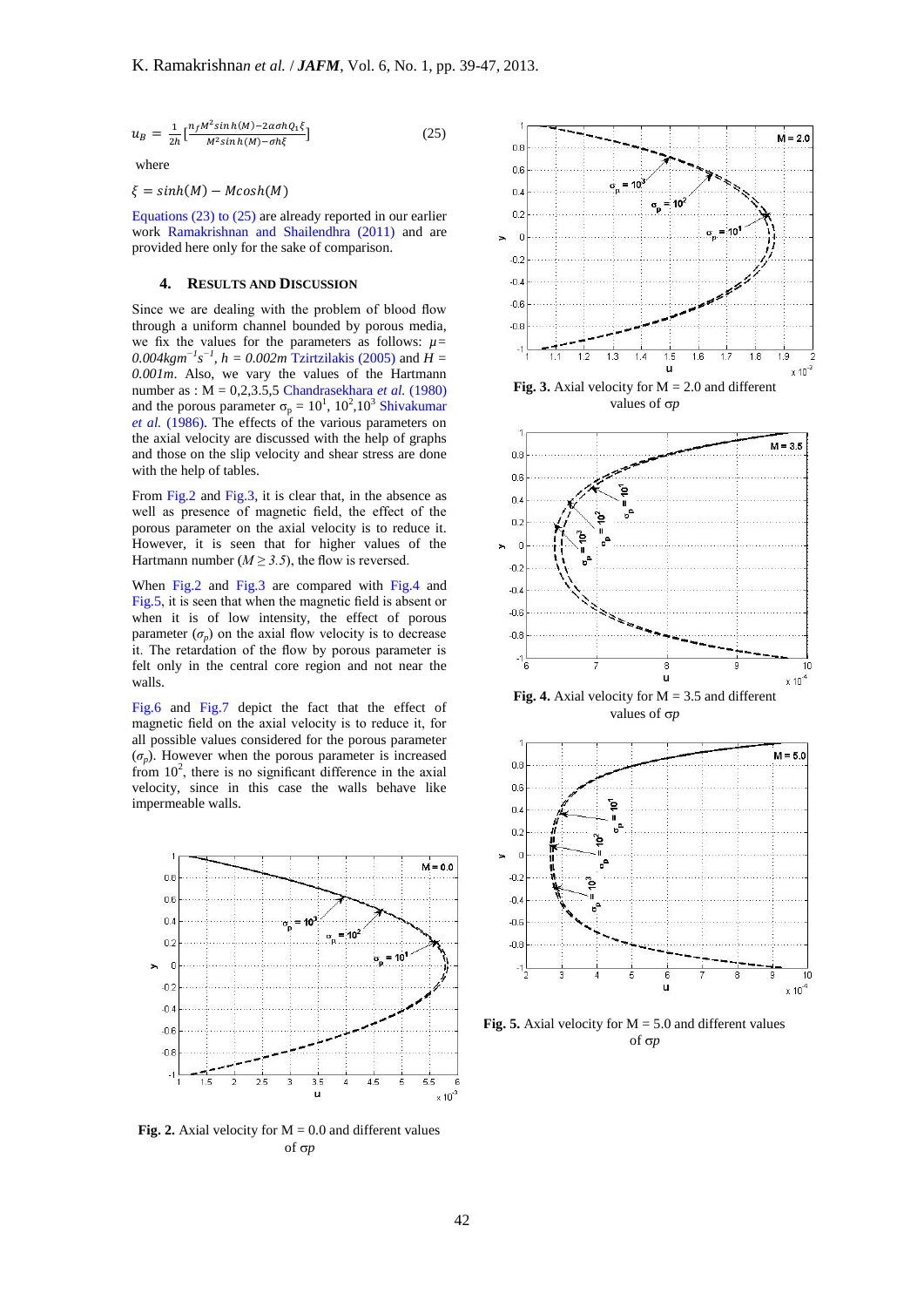

**Fig. 6.** Axial velocity for  $\sigma p = 10^1$  and different values of M



**Fig. 7.** Axial velocity for  $\sigma p = 10^2$  and different values of M

In many biological processes the thickness of the porous layer is comparable to that of fluid layer. However in a few earlier references. earlier references. (Chandrasekhara *et al*. 1980; Shivakumar *et al.* 1986; Mankinde and Osalusi 2006) the authors had analyzed blood flow in the case of straight channel covered by porous media with infinite thickness, by stating that, the results of the problem may also be useful to improved understanding and management of human health. Hence, the results of our present study involving porous media of finite thickness (BJR condition) have been compared with those of earlier works with porous media of infinite thickness (BJ condition), especially Ramakrishnan and Shailendhra (2011). Indeed, we make such a comparison through Figs. 8 to 14 and in these figures the curves with dotted lines pertain to BJ slip conditions and these are in excellent agreement with our earlier work (2011).

From Figs. 8 to 11, it is observed that axial velocity decreases with increasing porous parameter  $(\sigma_p)$  for a fixed value of Hartmann number (*M*) in both infinite and finite thickness porous media. In the case of porous media of finite thickness using BJR slip conditions, the flow is found to be slower than the corresponding flow for the porous media of infinite thickness (using BJ condition) for small values of porous parameter upto  $10<sup>1</sup>$ . For higher values of the porous parameter  $(10<sup>2</sup>$  and above) the flow with BJR conditions is found to be faster than the corresponding flow with BJ conditions (Figs. 8, 9, 10).



**Fig. 8.** Comparison of axial velocity for  $M = 0.0$  and different values of  $\sigma p$  using BJ and BJR slip conditions



different values of  $\sigma p$  using BJ and BJR slip conditions



**Fig. 10.** Comparison of axial velocity for M= 3.5 and different values of  $\sigma p$  using BJ and BJR slip conditions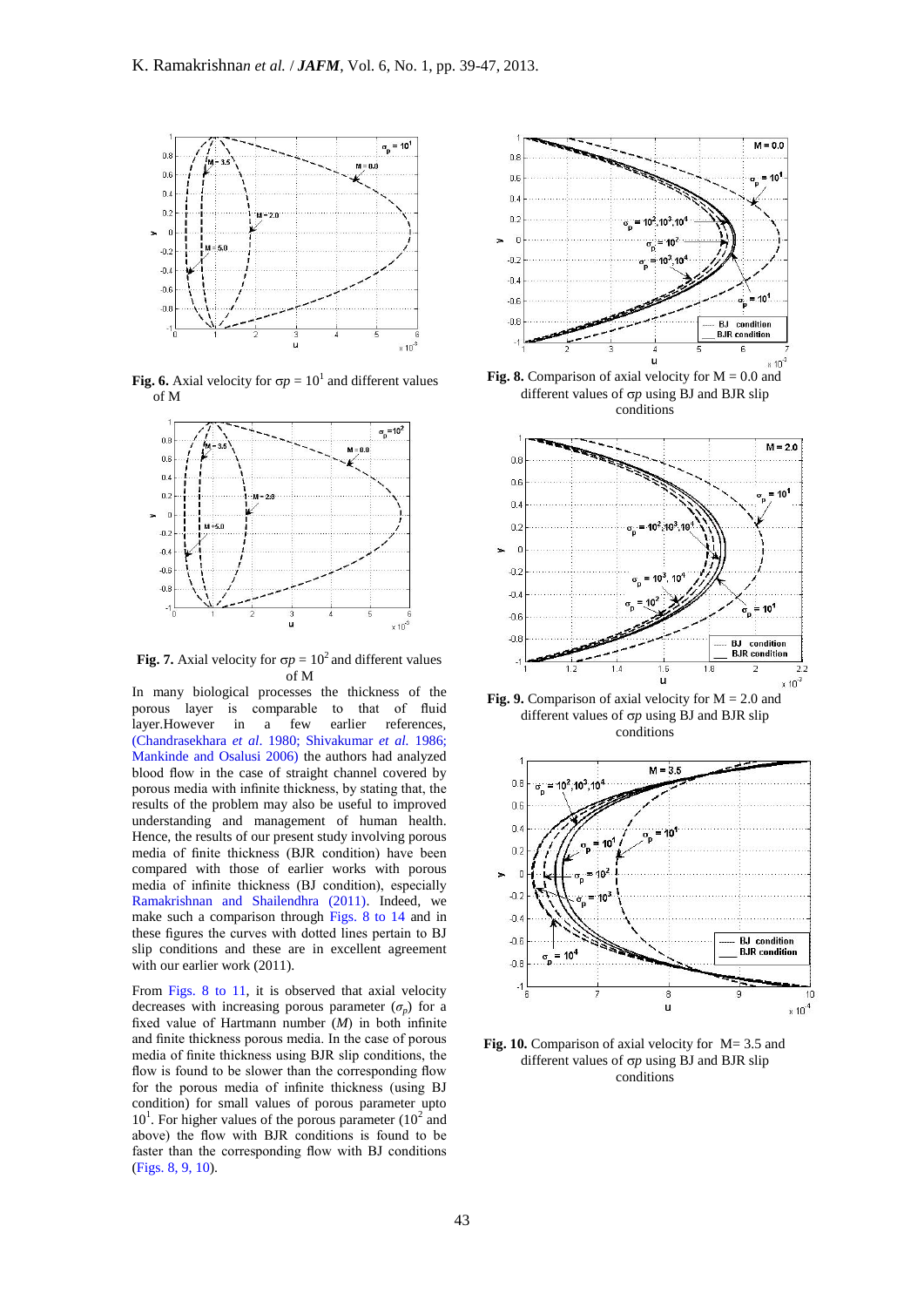

Fig. 11. Comparison of axial velocity for M= 5.0 and different values of  $\sigma p$  using BJ and BJR slip conditions

From Figs. 12 - 14, it is clear that the axial velocity is decreased with increasing of the Hartmann number in both infinite (using BJ condition) and finite (using BJR slip condition) thickness porous media. In particular from Fig. 12, it is noted that for  $\sigma_p = I0^I$  and in the absence of magnetic field i.e.,  $M = 0.0$ , the axial velocity is significantly higher in the case of infinite thickness porous media using BJ slip condition than in the case of finite thickness porous media using BJR slip condition. From Fig. 13 - 14, it is observed that the axial velocity has higher values in the case of BJR slip condition than in the case of BJ slip condition for  $\sigma_p$  = *10<sup>2</sup>* and *10<sup>3</sup> .*

Tables 1 and 2 depict the distribution of slip velocity  $(u_b)$  for two different thickness of the porous medium. In all the cases, the slip velocity can be seen to decrease for increasing Hartmann number (*M*) and the porous parameter  $(\sigma_p)$ . It is also observed that from  $\sigma_p = 10^8$ (not shown in the table), the slip velocity distribution is constant because walls behave like impermeable rigid walls in this case. Comparing Tables 1 and 2, it is noted that if we increase the thickness of the porous media, for all possible values of Hartmann number, the slip velocity decreases when porous parameter is increased from  $10$  to  $10<sup>3</sup>$ . But when we increase the value of porous parameter from  $10^4$ , the slip velocity starts increasing.



**Fig. 12.** Comparison of axial velocity for  $\sigma p = 10^1$ and different values of M using BJ and BJR slip conditions



**Fig. 13.** Comparison of axial velocity for  $\sigma p = 10^2$ and different values of M using BJ and BJR slip conditions



**Fig. 14.** Comparison of axial velocity for  $\sigma p = 10^3$  and different values of M using BJ and BJR slip conditions

The wall shear stress at the lower wall is given by

$$
\tau_{xy} = -\frac{M^2}{2h^2} \left[ \frac{\eta}{(M^2 - \delta_2)\sin h(M) + M\delta_2 \cosh(M)} \right] \tag{26}
$$

where

$$
\eta = 2hQ_1(\delta_1 - \delta_2)\sinh(M) + \delta_2 n_f \sinh(M)
$$

When  $H \rightarrow \infty$  the wall shear stress in the lower wall in the case of BJ slip condition is given by

$$
\tau_{xy} = \frac{\bar{\alpha}\sigma}{2h} \frac{M^2}{h} \left[ \frac{[n_f - 2hQ_1] \sinh(M)}{(M^2 - \bar{\alpha}\sigma)\sinh(M) + \bar{\alpha}\sigma M \cosh(M)} \right] \tag{27}
$$

This result has been already reported in our earlier work (2011).

The effect of the porous parameter and the magnetic field on the shear stress at the lower wall  $y = -h$  is presented from Tables 4 to 6. It should be noted that Table 6 is already presented in our earlier work (2011) and it is presented here only for the sake of comparison.

From Tables 3 to 5, it is evident that the effect of magnetic field is to reduce the shear stress for all possible values of the porous parameter under consideration. The effect of the porous parameter, both in the absence and the presence of magnetic field is to increase the shear stress. But, when the porous parameter  $\sigma_p$  is increased beyond 10<sup>7</sup> (not shown in the table) for different thickness of the porous media, the effect of the porous parameter on shear stress is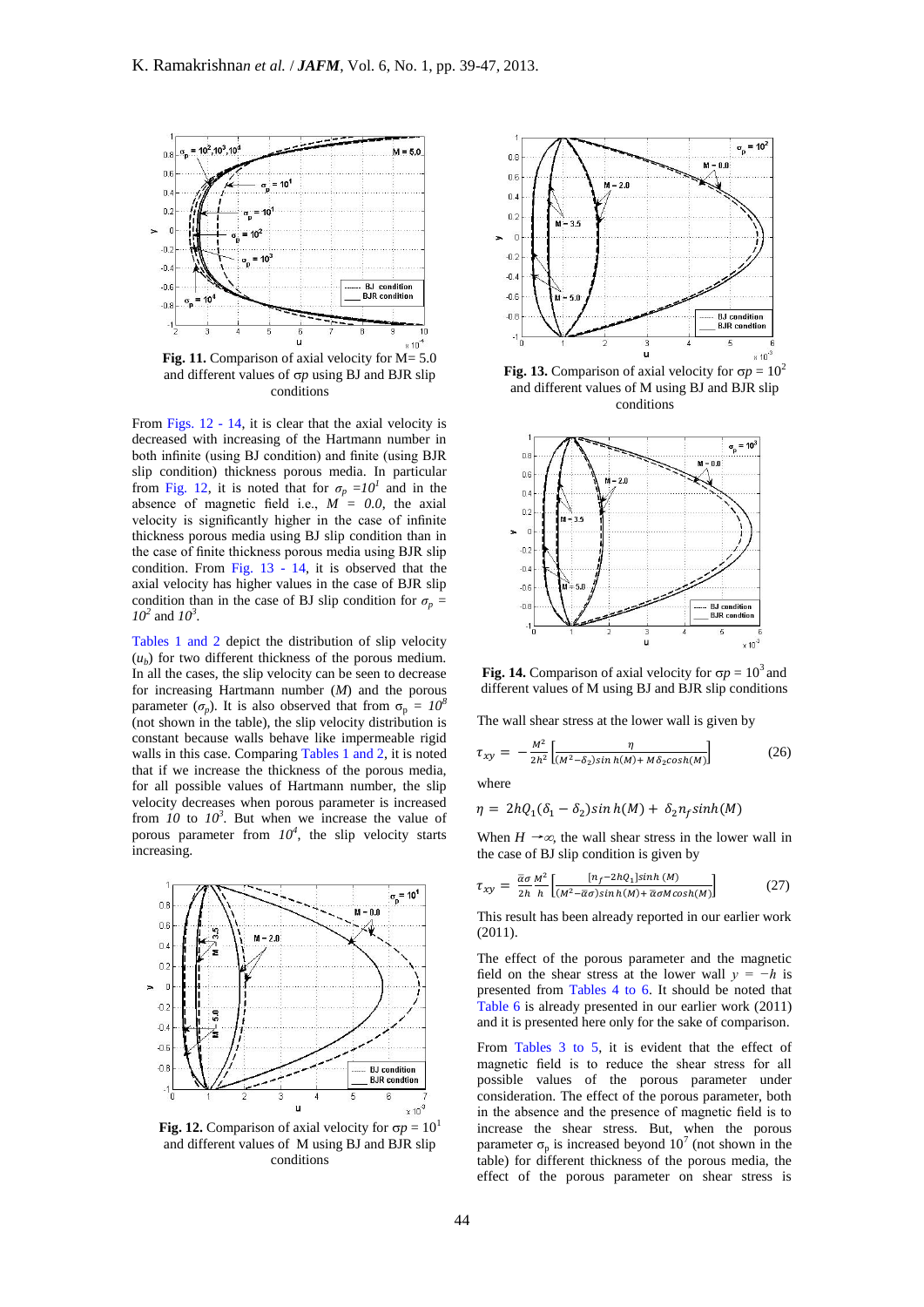insignificant, since the walls behave like impermeable rigid walls.

It is obvious from Tables 4 to 6 that, the effect of magnetic field is to decrease the shear stress numerically, when the porous parameter  $\sigma_p$  is increased from  $10^1$  to  $10^2$ . However, when  $\sigma_p$  is increased beyond  $10<sup>3</sup>$ , it is seen that the shear stress remains positive indicating the fact that the stress acts in the upward direction. This is possibly due to the flow reversal observed earlier.

Finally, it was observed that the values of shear stress at the upper wall are same in magnitude as that on the lower wall except that the sign is changed, which in turn indicates the fact that shear stress of equal magnitude act on both the walls but in opposite directions.

From Tables 5 and 6, it is observed that the shear stress at the walls for the flow with finite thickness porous media (BJR condition) is greater than the corresponding shear stress for the flow with infinite thickness porous media (BJ condition). This shows that studies with BJ conditions under estimate the shear stress.

**Table 1** Slip velocity distribution for different values of porous parameter  $(\sigma_n)$  and Hartmann number (*M*) (*H=h/4*)

| $M\downarrow$<br>$\sigma_0 \rightarrow$ | 10     | 10 <sup>2</sup> | 10 <sup>5</sup> | 10      | IO.     |
|-----------------------------------------|--------|-----------------|-----------------|---------|---------|
| 0.0                                     | 0.0972 | 0.0098          | 0.00110         | 0.00021 | 0.00013 |
| 2.0                                     | 0.0964 | 0.0097          | 0.00100         | 0.00015 | 0.00006 |
| 3.5                                     | 0.0953 | 0.0096          | 0.00098         | 0.00012 | 0.00004 |
|                                         | 0.0940 | 0.0094          | 0.00096         | 0.00011 | 0.00003 |

**Table 2** Slip velocity distribution for different values of porous parameter ( $\sigma_n$ ) and Hartmann number (*M*) ( $H=3h/4$ )

| $M \downarrow$<br>$\sigma_0 \rightarrow$ | 10'    | 10 <sup>2</sup> | 10 <sup>5</sup> | $10^4$  | 10      |
|------------------------------------------|--------|-----------------|-----------------|---------|---------|
| 0.0                                      | 0.0920 | 0.0095          | 0.00130         | 0.00045 | 0.00037 |
| 2.0                                      | 0.0899 | 0.009           | 0.00110         | 0.00025 | 0.00017 |
| 3.5                                      | 0.0871 | 0.0088          | 0.00096         | 0.00018 | 0.00010 |
|                                          | 0.0840 | 0.0085          | 0.00090         | 0.00014 | 0.00007 |

**Table 3** Shear stress for different values of porous parameter  $(\sigma_0)$  and Hartmann number (*M*) at a fixed porous media width *H=h/4*

| Μ↓<br>$\sigma_0 \rightarrow$ | 10         | 10 <sup>2</sup> | $10^{3}$ | 10°    |        |
|------------------------------|------------|-----------------|----------|--------|--------|
| 0.0                          | $-8.53340$ | 4.5547          | 5.8645   | 5.9942 | 6.0085 |
| 2.0                          | $-15.0825$ | 1.0481          | 2.6617   | 2.8231 | 2.8392 |
| 3.5                          | $-21.6168$ | $-0.6726$       | 1.4223   | 1.6318 | 1.6527 |
|                              | $-28.2256$ | $-1.7937$       | 0.8498   | 1.1142 | 1.1406 |

**Table 4** Shear stress for different values of porous parameter  $(\sigma_0)$  and Hartmann number (*M*) at a fixed porous media width *H=h/2*

| Μ↓<br>$\sigma_0 \rightarrow$ | 10         | $0^4$     | 10 <sup>-</sup> | 10'    | 10     |
|------------------------------|------------|-----------|-----------------|--------|--------|
| 0.0                          | $-8.08210$ | 4.5970    | 5.8687          | 5.9982 | 6.0086 |
| 2.0                          | $-14.4858$ | 1.0578    | 2.6143          | 2.7700 | 2.7855 |
| 3.5                          | $-20.6036$ | $-0.6220$ | 1.3778          | 1.5778 | 1.5978 |
|                              | $-26.6069$ | $-1.6805$ | 0.8135          | 1.0629 | 1.0879 |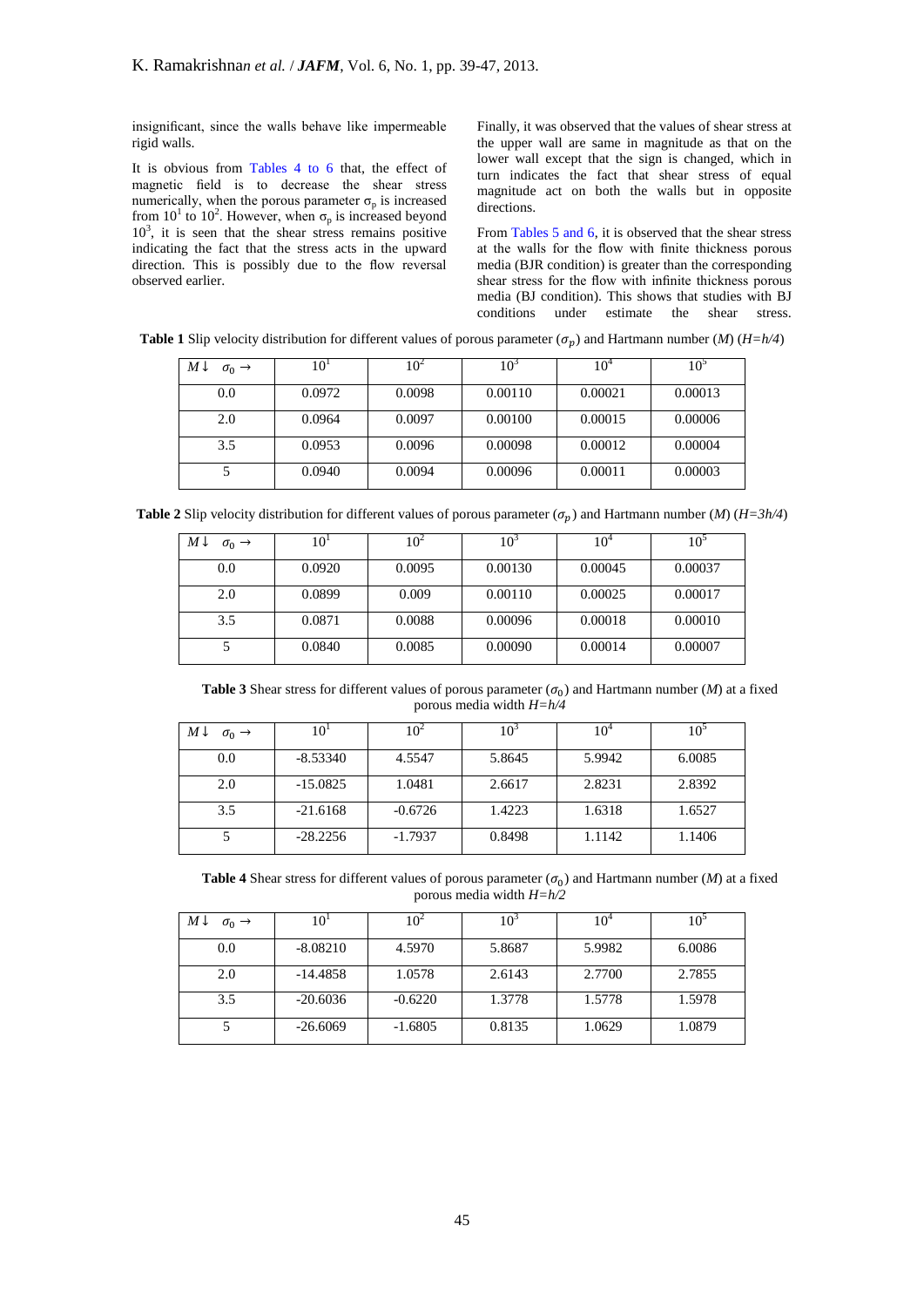| $M\downarrow$<br>$\sigma_0 \rightarrow$ | 10         | 104       | 10 <sup>2</sup> | 10°    | 10°    |
|-----------------------------------------|------------|-----------|-----------------|--------|--------|
| 0.0                                     | $-7.6356$  | 4.6371    | 5.8726          | 5.9980 | 6.0086 |
| 2.0                                     | $-13.9207$ | 1.0653    | 2.5684          | 2.7188 | 2.7338 |
| 3.5                                     | $-19.6722$ | $-0.6769$ | 1.3359          | 1.5272 | 1.5463 |
|                                         | $-25.1566$ | $-1.5803$ | 0.7801          | 1.0162 | 1.0398 |

**Table 5** Shear stress for different values of porous parameter ( $\sigma_0$ ) and Hartmann number (*M*) ( $H=3h/4$ )

**Table 6** Shear stress for different values of porous parameter ( $\bar{\alpha} \sigma_0$ ) and Hartmann number (*M*) in the case of infinite thickness porous media

| $M\downarrow$<br>$\bar{\alpha}\sigma_0 \rightarrow$ | 10'        | $\theta^2$ | 10 <sup>5</sup> | 10 <sup>4</sup> |        |
|-----------------------------------------------------|------------|------------|-----------------|-----------------|--------|
| 0.0                                                 | $-7.9263$  | 3.5949     | 5.0869          | 5.2384          | 5.2577 |
| 2.0                                                 | $-13.3746$ | 0.4362     | 2.3180          | 2.5130          | 2.5326 |
| 3.5                                                 | $-17.6479$ | $-1.2136$  | 1.2166          | 1.4713          | 1.4969 |
|                                                     | $-21.2751$ | $-2.3594$  | 0.6915          | 1.0154          | 1.0480 |

#### **5. CONCLUSION**

The combined effects of porous parameter and Hartmann number on the steady magnetohydro- dynamic flow of a conducting, viscous, incompressible fluid in a uniform channel covered by porous media of finite thickness is studied using BJR slip condition. The result of the present work shows that the axial velocity of the fluid is reduced by porous parameter and Hartmann number. As expected from physical consideration, it was observed that the shear stress was small for small values of the porous parameter and it exhibited an increasing trend with increasing porous parameter. Further, an elaborate comparison of the results obtained in the present work using the BJR slip condition has been provided with those of our earlier work using the BJ slip condition.

### **REFERENCES**

- Beavers, G.S. and Joseph, D.D., (1967), Boundary conditions at a naturally permeable wall, *J. Fluid Mech.* 30, 197-207.
- Burton, A.C., (1966), *Physiology and Biophysics of the Circulation,* Introductory Text, Year Book Publisher, Chicago.
- Chandrasekhar, S.(1961). *Hydrodynamic and Hydro magnetic Stability*, Oxford University Press London.
- Chaturani, P. and Kaloni, P.N., (1976), Two-layered poiseuille flow model for blood flow through arteries of small diameter and arterioles, *Biorheology*, 13, 243-250.
- Chaturani, P. and Upadhya, V.S., (1979), A two-layered model for blood flow through small diameter tubes, *Biorheology*, 16, 109-118.
- Chaturani, P. and Biswas, D., (1983), A theoretical study of blood flow through stenosed arteries with velocity slip at the wall, *Proc. First Internat. Symposium on Physiological Fluid Dynamics*, IIT Madras, India, 23-26.

Chandrasekhara, B.D. and Rudraiah, N., (1980), MHD flow

through a channel of varying gap, Indian. *J. Pure and Appl. Math.* 11(8), 1105-1123.

- Copley, A.L., (1990). Fluid mechanics and rheology, *Biorheology.* 27, 3-19.
- Darcy, H., (1856). *Les fountains* Publique De La Ville De Dijon, Delmont, Paris.
- Haik, Y.,Pai, V. and Chen, C.J., (1999). Development of magnetic device for cell separation, *J. Magn. Magn. Mater*., 194, 261.
- Higashi, T., Yamagishi, A., Takeuchi, T., Kawaguchi, N., Sagawa, S., Onishi, S. and Date, M., (1993). Orientation of Erythrocytes in a strong static magnetic field, *J. Blood* . 82(4), 1328-1334.
- MacDonald, D.A. (1974), *Blood flow in arteries*, 2nd ed., London: Edward Arnold Publishers.
- Majhi, S.N. and Usha, L., (1984), Fahraeus-Lindqvist effect and generalized poiseuille flow with or without wall slip, Proc. *13th Nat. Conf. Fluid Mech. Fluid Power, REC*, Thiruchirappalli, India, 125-128.
- Makinde, O.D. and Osalusi, E. (2006), MHD flow in a channel with slip at the permeable boundaries, Rom. *Journ. Phys*., 51(3-4), 319-328.
- Misra, J.C. and Chakravarty, S. (1986), Flow in arteries in the presence of stenosis, *J. Biomech*., 19, 907-918.
- Misra, J.C. and Shit, G.C. (2007), Effect of Magnetic field on blood flow through an artery: A numerical model, *Tom*., 12(4), 3-16.
- Ng, C.O., Rudraiah, N. and Nagaraj, C. (2008), Electrohydrodynamic pulsatile flow in a channel bounded by porous layer of smart material, *Int. J. Engg. Sci*., 5, 1-13.
- Pal, D., Veerabhadraiah, R., Shivakumar, P.N. and Rudraiah, N., (1984), Longitudinal dispersion of tracer particles in a channel bounded by porous